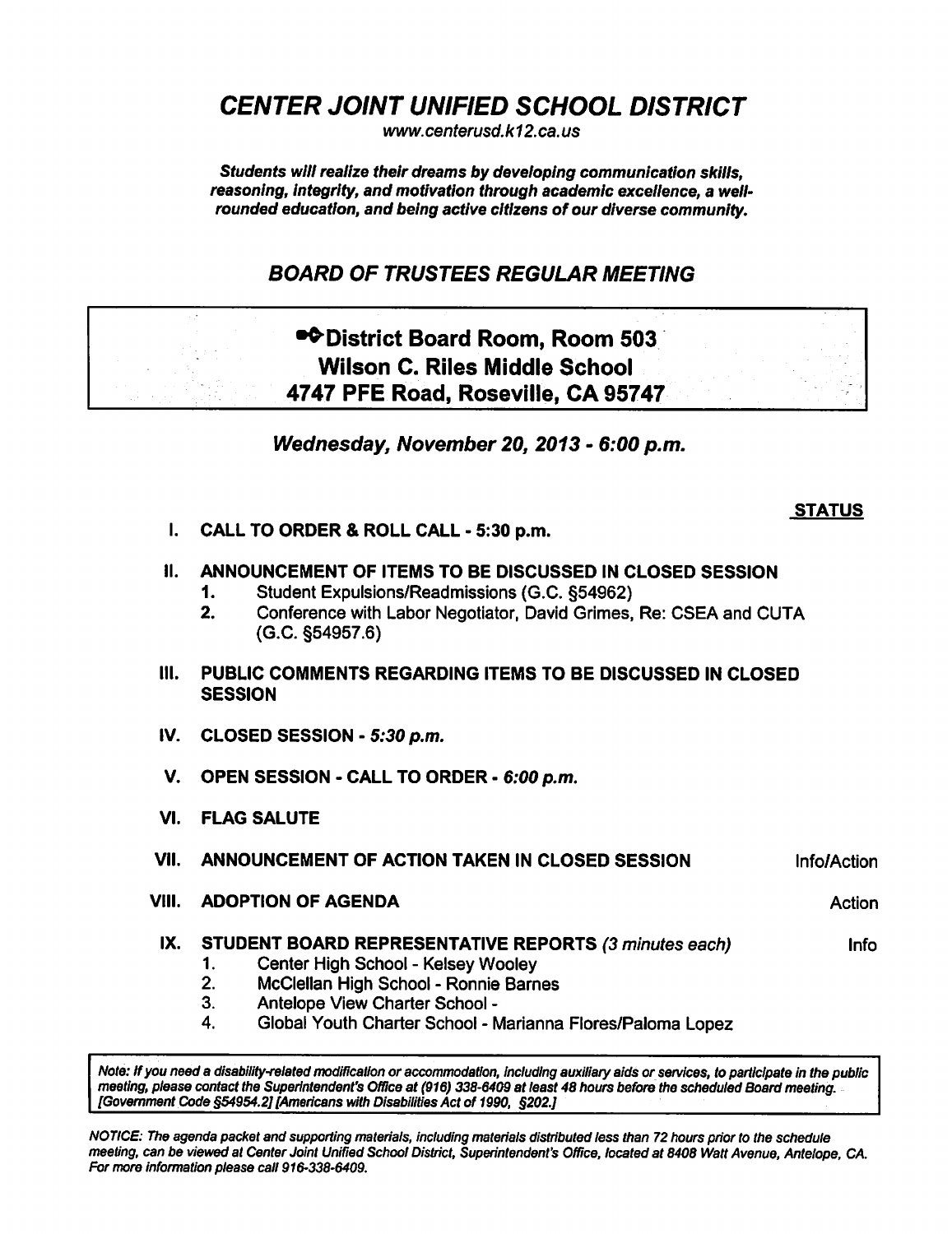| Х.                                         | 1.<br>2.                                                                                                                                                                                                                                                                | <b>ORGANIZATION REPORTS (3 minutes each)</b><br><b>CSEA - Cyndy Mitchell, President</b><br><b>CUTA - Heather Woods, President</b>                                                                                                                                                                                                                                                                                                                  | Info                       |  |  |  |  |  |
|--------------------------------------------|-------------------------------------------------------------------------------------------------------------------------------------------------------------------------------------------------------------------------------------------------------------------------|----------------------------------------------------------------------------------------------------------------------------------------------------------------------------------------------------------------------------------------------------------------------------------------------------------------------------------------------------------------------------------------------------------------------------------------------------|----------------------------|--|--|--|--|--|
| XI.<br>Stu. Serv.<br>Facilities & Op.<br>ŧ | 1.<br>2.<br>3.                                                                                                                                                                                                                                                          | REPORTS/PRESENTATIONS (8 minutes each)<br><b>Info</b><br><b>Williams Uniform Complaint Quarterly Reporting - David Grimes</b><br><b>SMUD High School Energy Audit Program Presentation - Craig Deason</b><br>Projected Plans for Proposition 39 Presentation - Craig Deason                                                                                                                                                                        |                            |  |  |  |  |  |
| XII.                                       | <b>COMMENTS FROM THE AUDIENCE REGARDING ITEMS NOT ON</b><br><b>THE AGENDA</b>                                                                                                                                                                                           |                                                                                                                                                                                                                                                                                                                                                                                                                                                    |                            |  |  |  |  |  |
|                                            |                                                                                                                                                                                                                                                                         | Anyone may address the Board regarding any item that is within the Board's subject matter<br>jurisdiction. However, the Board may not discuss or take action on any item which is not on<br>this agenda except as authorized by Government Code Section 5495.2. A speaker shall be<br>limited to 3 minutes (Board Policy 9323). All public comments on items listed on this agenda<br>will be heard at the time the Board is discussing that item. | <b>Comments</b><br>Invited |  |  |  |  |  |
| XIII.                                      |                                                                                                                                                                                                                                                                         | <b>BOARD / SUPERINTENDENT REPORTS (10 minutes)</b>                                                                                                                                                                                                                                                                                                                                                                                                 |                            |  |  |  |  |  |
| XIV.                                       | Action<br><b>CONSENT AGENDA (5 minutes)</b><br>NOTE: The Board will be asked to approve all of the following items by a single vote, unless any<br>member of the Board asks that an item be removed from the consent agenda and considered and<br>discussed separately. |                                                                                                                                                                                                                                                                                                                                                                                                                                                    |                            |  |  |  |  |  |
| Governance                                 | 1.                                                                                                                                                                                                                                                                      | Approve Adoption of Minutes from October 16, 2013 Regular Meeting                                                                                                                                                                                                                                                                                                                                                                                  |                            |  |  |  |  |  |
|                                            | 2.                                                                                                                                                                                                                                                                      | Approve Adoption of Minutes from November 6, 2013 Special Meeting                                                                                                                                                                                                                                                                                                                                                                                  |                            |  |  |  |  |  |
|                                            | 3.                                                                                                                                                                                                                                                                      | Approve Resolution #6/2013-14: District Signatories - Payroll Orders & Claims                                                                                                                                                                                                                                                                                                                                                                      |                            |  |  |  |  |  |
|                                            | 4.                                                                                                                                                                                                                                                                      | Approve Change of December Board Meeting to December 11, 2013                                                                                                                                                                                                                                                                                                                                                                                      |                            |  |  |  |  |  |
| Personnel                                  | 5.                                                                                                                                                                                                                                                                      | <b>Approve Classified Personnel Transactions</b>                                                                                                                                                                                                                                                                                                                                                                                                   |                            |  |  |  |  |  |
|                                            | 6.                                                                                                                                                                                                                                                                      |                                                                                                                                                                                                                                                                                                                                                                                                                                                    |                            |  |  |  |  |  |
|                                            |                                                                                                                                                                                                                                                                         | <b>Approve Certificated Personnel Transactions</b>                                                                                                                                                                                                                                                                                                                                                                                                 |                            |  |  |  |  |  |
| Spec. Ed.                                  | 7.                                                                                                                                                                                                                                                                      | Ratify 2013/2014 Master Contracts:<br><b>Capitol Autism</b><br><b>Med Trans</b>                                                                                                                                                                                                                                                                                                                                                                    |                            |  |  |  |  |  |
| I                                          | 8.                                                                                                                                                                                                                                                                      | Ratify 2013/2014 Individual Service Agreements:<br>2013/14-156<br><b>Med Trans</b><br>2013/14-157<br>Katrin Matten-Baxter, PT<br>2013/14-158-170 American River Speech<br>2013/14-171<br><b>Supported Life Institute CTEC</b><br>2013/14-172-173 Point Quest<br>2013/14-174<br><b>Easter Seals</b>                                                                                                                                                 |                            |  |  |  |  |  |
| 1                                          | 9.                                                                                                                                                                                                                                                                      | Ratify Professional Service Agreement: Katrin Mattern-Baxter, PT, DPT, PCS                                                                                                                                                                                                                                                                                                                                                                         |                            |  |  |  |  |  |
| Curr & Instr                               | 10.                                                                                                                                                                                                                                                                     | Approve 2013/14 CA Common Core State Standards Professional Development<br>Proposal - Dudley                                                                                                                                                                                                                                                                                                                                                       |                            |  |  |  |  |  |
| Ţ.                                         | 11.                                                                                                                                                                                                                                                                     | Approve 2013/14 CA Common Core State Standards Professional Development<br>Proposal - Oak Hill                                                                                                                                                                                                                                                                                                                                                     |                            |  |  |  |  |  |
| 1                                          | 12.                                                                                                                                                                                                                                                                     | Approve Sacramento County Office of Education Bullying Prevention Grant and<br>Memorandum or Understanding Agreement #3 CJUSD-BPP                                                                                                                                                                                                                                                                                                                  |                            |  |  |  |  |  |
| $\downarrow$                               | 13.                                                                                                                                                                                                                                                                     | Approve 2013-2014 Single Plan for Student Achievement - Spinelli                                                                                                                                                                                                                                                                                                                                                                                   |                            |  |  |  |  |  |
|                                            | 14.                                                                                                                                                                                                                                                                     | Approve Field Trip: Center High School MCA to Southern California                                                                                                                                                                                                                                                                                                                                                                                  |                            |  |  |  |  |  |
| Facilities & Op.                           | 15.                                                                                                                                                                                                                                                                     | Approve Renewal Agreement for Natural Gas Services                                                                                                                                                                                                                                                                                                                                                                                                 |                            |  |  |  |  |  |
|                                            | 16.                                                                                                                                                                                                                                                                     | Approve Contract with CPM for Prop 39 and Technology Upgrade Projects and<br>On Call Program Management Services                                                                                                                                                                                                                                                                                                                                   |                            |  |  |  |  |  |
|                                            | 17.                                                                                                                                                                                                                                                                     | Approve Payroll Orders: July 2013 - November 2013                                                                                                                                                                                                                                                                                                                                                                                                  |                            |  |  |  |  |  |
| <b>Business</b><br>I                       | 18.                                                                                                                                                                                                                                                                     | Approve Supplemental Agenda (Vendor Warrants): November 2013                                                                                                                                                                                                                                                                                                                                                                                       |                            |  |  |  |  |  |
| XV.                                        |                                                                                                                                                                                                                                                                         | <b>INFORMATION ITEMS</b>                                                                                                                                                                                                                                                                                                                                                                                                                           | Info                       |  |  |  |  |  |
| Personnel                                  | 1.                                                                                                                                                                                                                                                                      | CSEA 2013/2014 Sunshine Proposal Articles                                                                                                                                                                                                                                                                                                                                                                                                          |                            |  |  |  |  |  |
|                                            |                                                                                                                                                                                                                                                                         |                                                                                                                                                                                                                                                                                                                                                                                                                                                    |                            |  |  |  |  |  |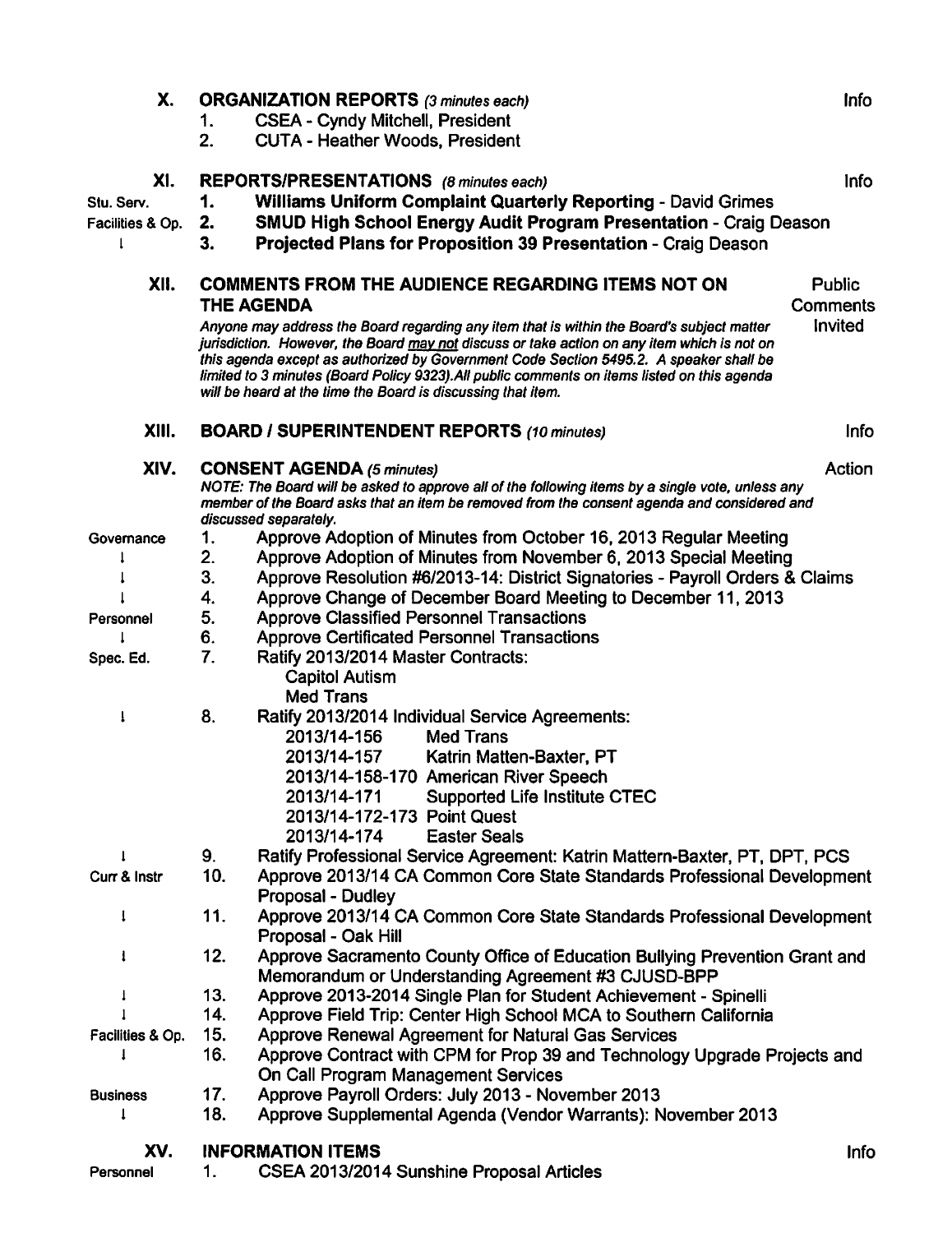## XVI. BUSINESS ITEMS

 $\mathbf{I}$ 

 $\mathbf{I}$ 

# Governance A. Schedule Annual Organizational Meeting of the Board Action

Education Code §35143 requires governing boards to set an annual organizational meeting "within a 15-day period that commences with the date upon which a governing board member elected at that election takes office. Organizational meetings in years in which no such regular election for governing board members is conducted shall be held during the same 15-day period on the calendar." (Board members are seated the first Friday of December following the November election [Education Code §5017]) That 15-day period for 2013 is December 6-20.

## B. CSBA Delegate Assembly Nominations **Example 2018** Action

Nominations will be accepted until Monday, January 7, 2014. Any CSBA member board is eligible to nominate board members within their geographical region or subregion. Each board may nominate as many individuals as it chooses. The subregion for CJUSD is 6-B.

### C. First Reading: Board Policies/Regulations/Exhibits (10/13) Action BP/AR 0460 Local Control and Accountability Plan

New policy reflects the requirements of NEW LAW (AB <sup>97</sup> and SB 97,2013) related to the development of a three-year local control and accountability plan (LCAP) by July 1, 2014, and an update of the LCAP on or before July 1 of each subsequent year. Policy addresses the importance of comprehensive planning, optional local priorities to add to the state priorities specified in law, requirements for consultation with specified groups on plan development, board adoption of the LCAP, submission of the approved LCAP to the county superintendent, the board's role in monitoring district progress, and circumstances under which the district may receive technical assistance or intervention to improve student outcomes.

New administrative regulation reflects the requirements of NEW LAW (AB <sup>97</sup> and SB 97, 2013) regarding the contents of the LCAP and the annual update to the LCAP, consistency with existing collective bargaining agreements, and posting of the LCAP on the district's web site.

#### BP 0500 Accountability

Policy updated to reflect NEW LAW (AB 97, 2013) which changes the definition of "numerically significant student subgroups" for purposes of the state accountability system, establishes a new system of technical assistance and intervention for districts that meet certain criteria, and repeals law that required an annual discussion of each school's Academic Performance Index (API) at a board meeting. Policy also reflects NEW LAW (AB 484,2013) which authorizes the SBE to suspend the API in the 2013-14 and 2014-15 school years while the state assessment system is transitioning from the Standardized Testing and Reporting program to the Measurement of Academic Performance and Progress. New optional language addresses the use of program evaluation results as basis for revising district or school goals and comprehensive plans.

### BP/AR 3100 -Budget

Policy updated to reflect NEW LAW (AB 97, 2013) which requires that (1) the board must adopt the LCAP prior to adopting the district budget; (2) the budget must include the expenditures necessary to implement the LCAP or the annual update to the LCAP; (3) supplemental and concentration grant funds under the local control funding formula must be used to increase or improve services for students who are eligible for free or reduced-price meals, English learners, and/or foster youth; and (3) state standards and criteria for district budgets must be adopted by the SBE by January 1, 2014, to reflect the requirements of the LCAP.

Regulation updated to reflect NEW LAW (AB 97, 2013) which requires the public hearing on the budget to be held at the same meeting as the public hearing on the LCAP. Regulation also reflects NEW LAW (SB 97,2013) which provides that, beginning in the 2014-15 fiscal year, the county superintendent of schools cannot call for the formation of a budget review committee for disapproved budgets if his/her sole reason for disapproving the budget is that he/she has not approved the district's LCAP or the annual update to the LCAP.